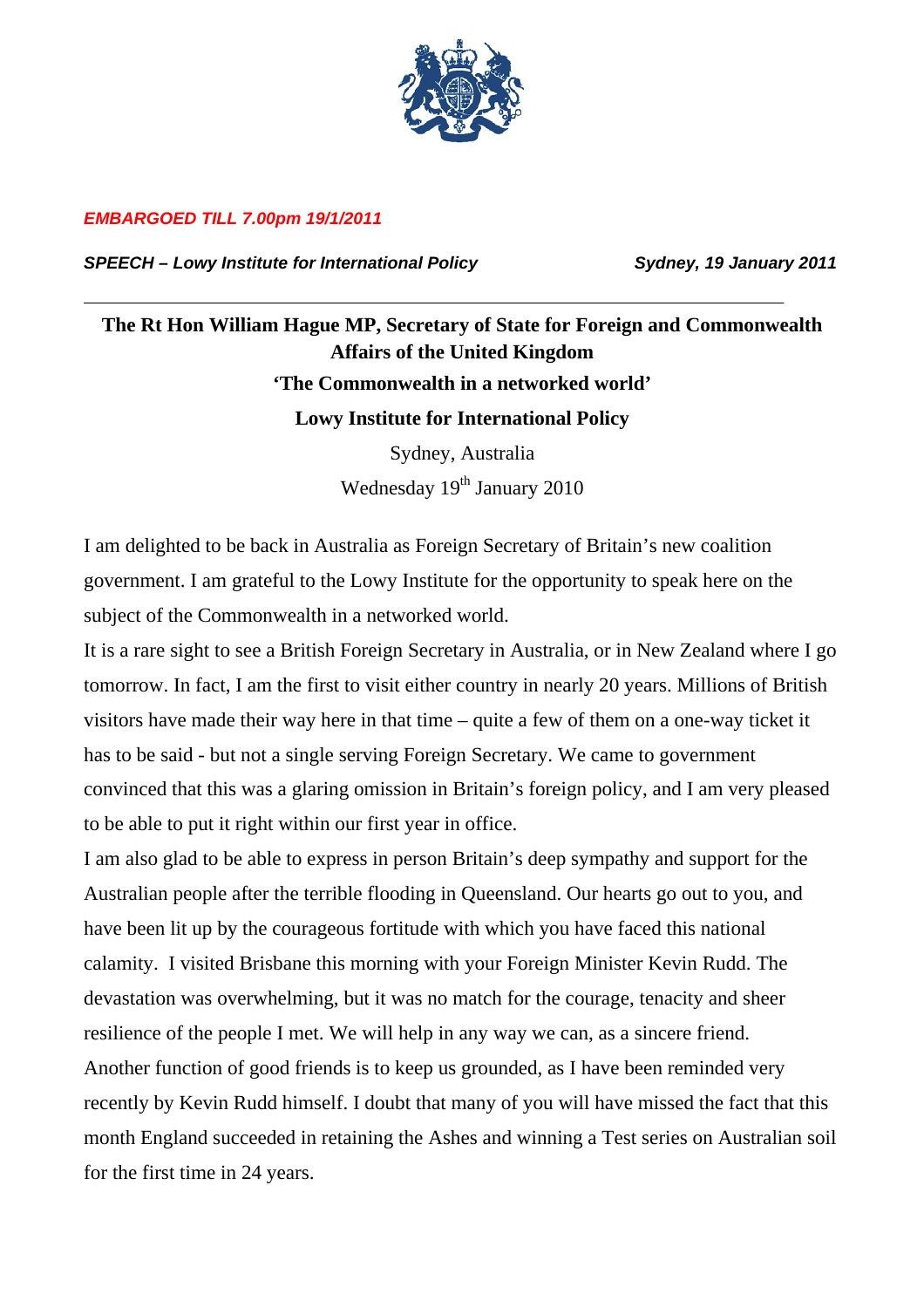This was so unusual that Kevin actually contacted me about it on Twitter. He posted a message to his followers asking for advice about handling the delicate diplomatic encounter posed by my visit.

He need not have worried.

'*Ask how their World Cup Bid went*' was one crushing reply. Another said '*remind him of our medal tally in the Commonwealth Games*'.

I'll skip lightly over other jibes about our weather and comparisons between white sand and chilly pebble beaches, to the wit who suggested that the Ashes were a '*present to England for Prince William and Kate's upcoming wedding*'.

With the World Cup in New Zealand later this year and the Olympic Games in London in 2012, we have many epic sporting contests to come.

For the truth is that not only are you Australians hard to beat, you are hard to keep down. One of my favourite Australia stories is about the Bushranger Matthew Brady, which I owe to your great historian Robert Hughes. Brady was declared a wanted man in 1824 by the local British Governor, who put a price on his head and plastered bills around town demanding his capture. Brady's response was to post a 'wanted' bill of his own, saying that he was greatly concerned that a dangerous Governor was at large and he would give twenty gallons of rum to any person who captured him. That fearlessness is one of the qualities that most springs to mind when any of us in Britain think of Australia.

I also relish the story of the enterprising duo who came to Australia in 1794, and who made up for their lack of business experience by having the foresight to bring the first encyclopaedia to the continent. Given that the journey to Australia took nearly a year back then, they would have had plenty of time to study it. History relates that they started by looking up the entry under 'beer' and making some of that. Then they progressed to 'soap', before culminating with 'ship', and building a trading vessel from scratch. Coming from a great beer-producing region of the United Kingdom, North Yorkshire, I find the order that they tackled their projects immensely cheering. Perhaps they intended to fall back on the consolations of beer if they failed further along the line.

I am here in Australia with my Defence Secretary colleague Liam Fox to represent Britain at the Australia-UK Ministerial Dialogue, with a new Government on both the British and Australian sides. We have had intensive discussions about the most pressing issues in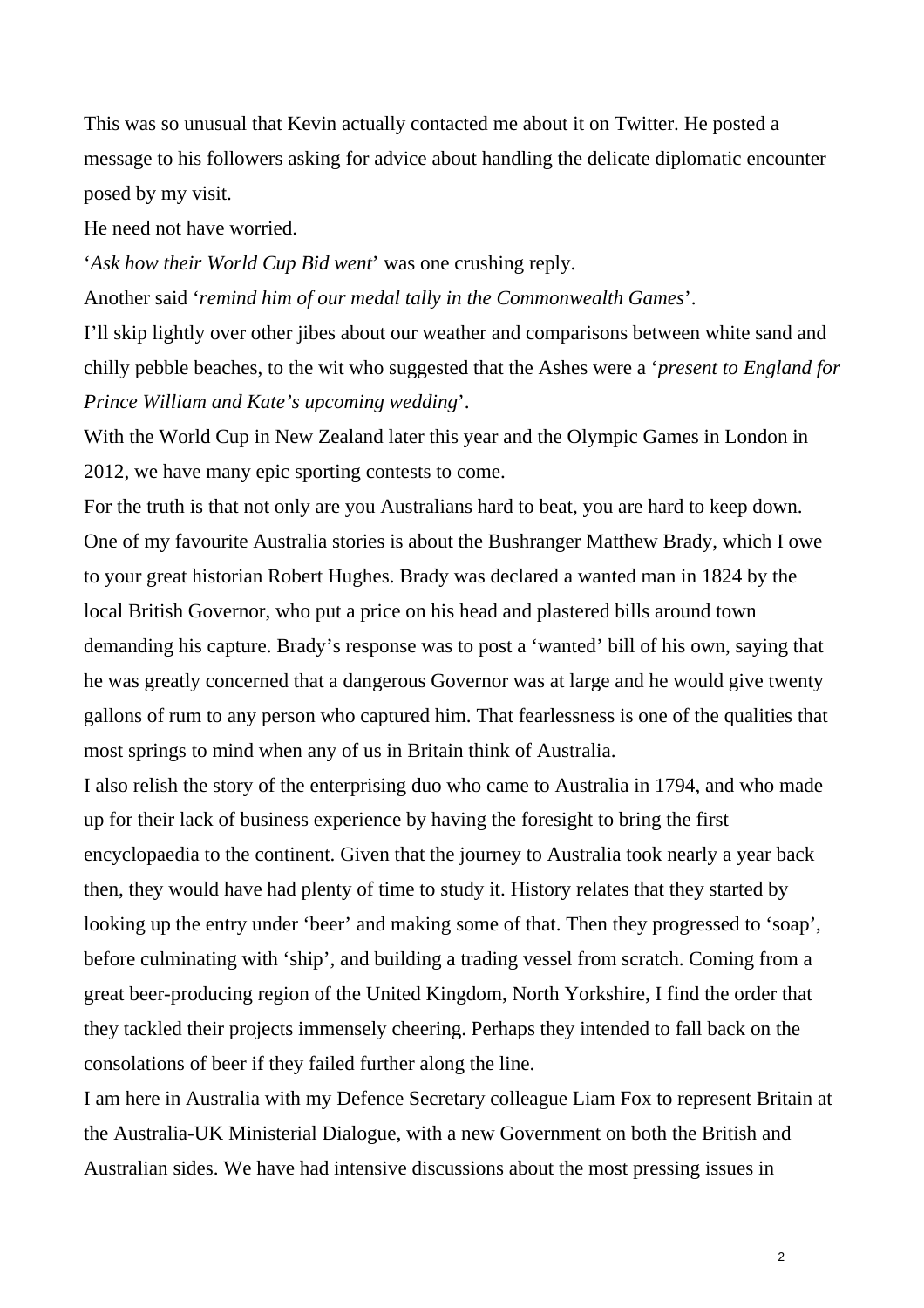international affairs, including counter-terrorism, cyber security, nuclear proliferation, Afghanistan and climate change.

Few other nations work so closely and instinctively together in foreign affairs as we do. When diplomacy fails, we fight together on the battlefield and on the high seas, as we have done in Afghanistan and Iraq and in the Gulf of Aden, and our intelligence services work side by side every day. In all these areas our partnership with Australia is one of our greatest assets in world affairs already.

But my visit is also the product of a decisive change in the foreign policy of the United Kingdom.

We are consciously shifting Britain's diplomatic weight to the East and to the South; to the economic titans and emerging economies of Latin America, the Gulf and of Asia, where we have not been as active in recent years as circumstances warranted. These are the markets of the future, and as the old club of so-called developed nations gives way to a wider circle of international decision-making, they may also come to hold the balance of influence in international affairs.

We are not turning away from Europe or from our indispensable alliance with the United States. America will remain our single closest ally and we will be an active and activist member of the European Union. We will support its enlargement, the effective use of its collective weight in the world, the strengthening of its single market, and proposals to promote economic growth.

But at the same time we must pursue a distinctive British foreign policy that is aligned with Britain's other national interests and geared to our security and prosperity. This requires Britain to look East as never before, to new sources of opportunity and prosperity and for solutions to threats to our security.

Furthermore, one of the defining characteristics of the new global environment is its networked nature. Today influence rests on a whole range of shifting economic and political connections between states, which have multiple ties and networks of their own – more akin to a "facebook" of international relations than to the rigid relationships of the past. Your Foreign Minister describes Australia's response to this world as "creative diplomacy". Our response in Britain is to say that we must avoid the strategic shrinkage of our international influence. We cannot allow our diplomatic presence in the world to wither, as it has done in

<u>3</u>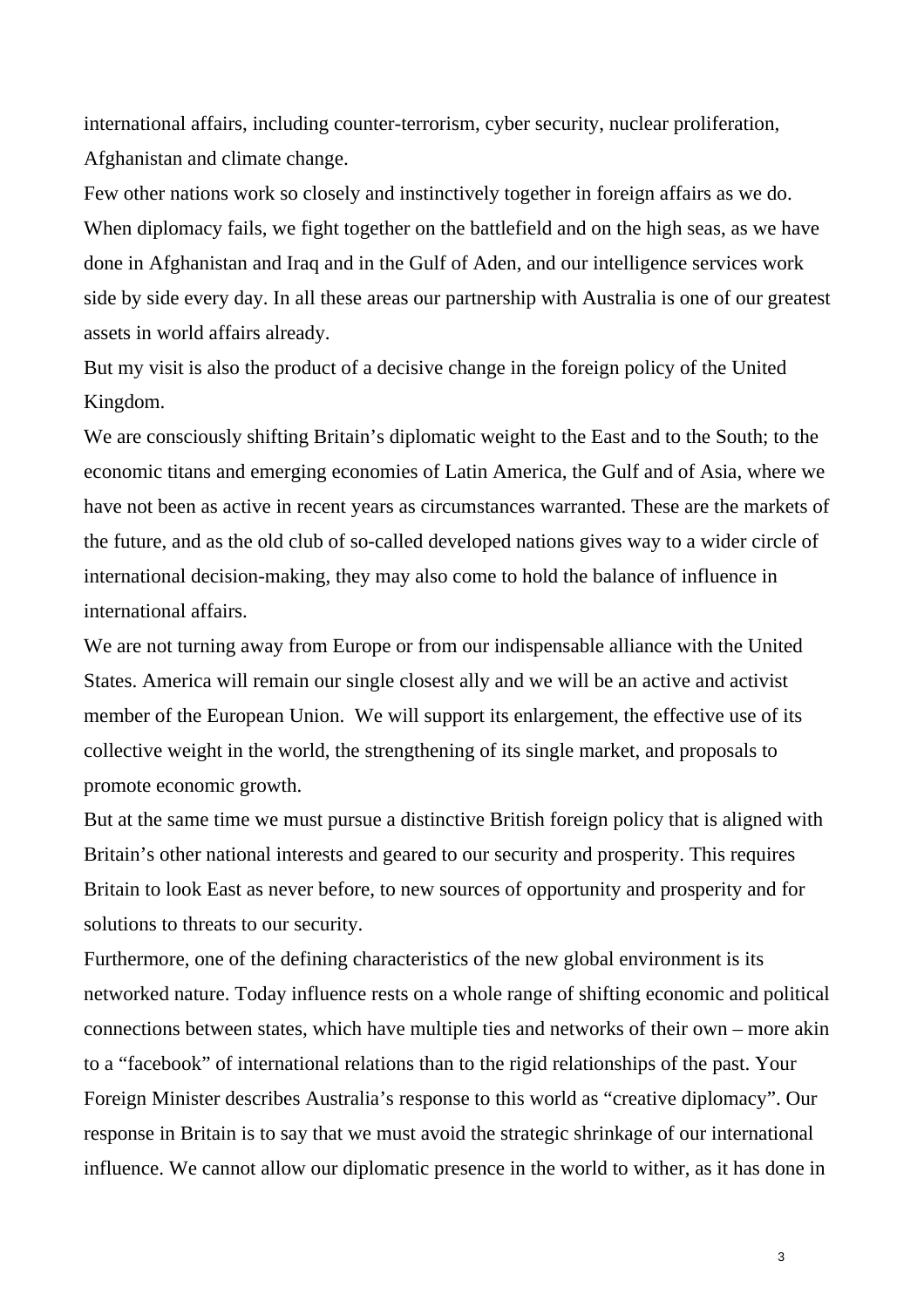some regions in the recent past. And we must ensure that Britain is fully connected to new economic and diplomatic networks, including by playing a leading role in the G20 and working to unlock the potential in the Commonwealth.

Because of the networked world, we will also pay much greater attention than previous governments to nurturing essential alliances and friendships, and to building new ones. Strong bilateral relationships underpin our economy, our influence in world affairs and our ability to protect our security. They enable us to be more effective in multilateral bodies – whether it is the EU, the G20 or the UN Security Council. For it is a striking fact that while the world is becoming more multilateral, bilateral relations between states remain as important as ever. Tip O'Neill famously said that 'all politics is local'. I would argue that, ultimately, all foreign policy is bilateral. Multilateral bodies enable agreements which have the legitimacy and credibility of broad international agreement, and are a vital part of British diplomacy. But the decisions they reach are the product of a myriad of bilateral relations between them, and require effective bilateral diplomacy as well.

So we do not subscribe to the view that Britain has to choose between Europe or the United States or the Commonwealth, or to static notions of Britain as a 'bridge' between different parts of the globe. Instead our foreign policy has to become more expeditionary and agile. In our short time in office we have already begun a new initiative to strengthen our ties with the countries of the Gulf; we have brought a halt to Britain's diplomatic retreat in Latin America; we have put new emphasis on our relations with Japan and with Turkey; we have agreed with China that we are partners for growth; we have sought an intensified special relationship with India, and we are thinking seriously about ways to work with Australia and others to reinvigorate the Commonwealth.

This is the backdrop to my visit.

We count ourselves fortunate to have such a staunch friend and ally in Australia, as well as an economic partner of the first order. Our relationship is based on common interests and mutual respect, as well as powerful living ties of history, sentiment, ideals, common traditions and yes, healthy rivalry. We feel these bonds every time that misfortune strikes one or another of us, as it struck Queensland this month or indeed New Zealand in the Pike River mining disaster. In Britain we also feel an immense pride and gratitude when Commonwealth citizens serving in our Armed Forces are recognised for their bravery and outstanding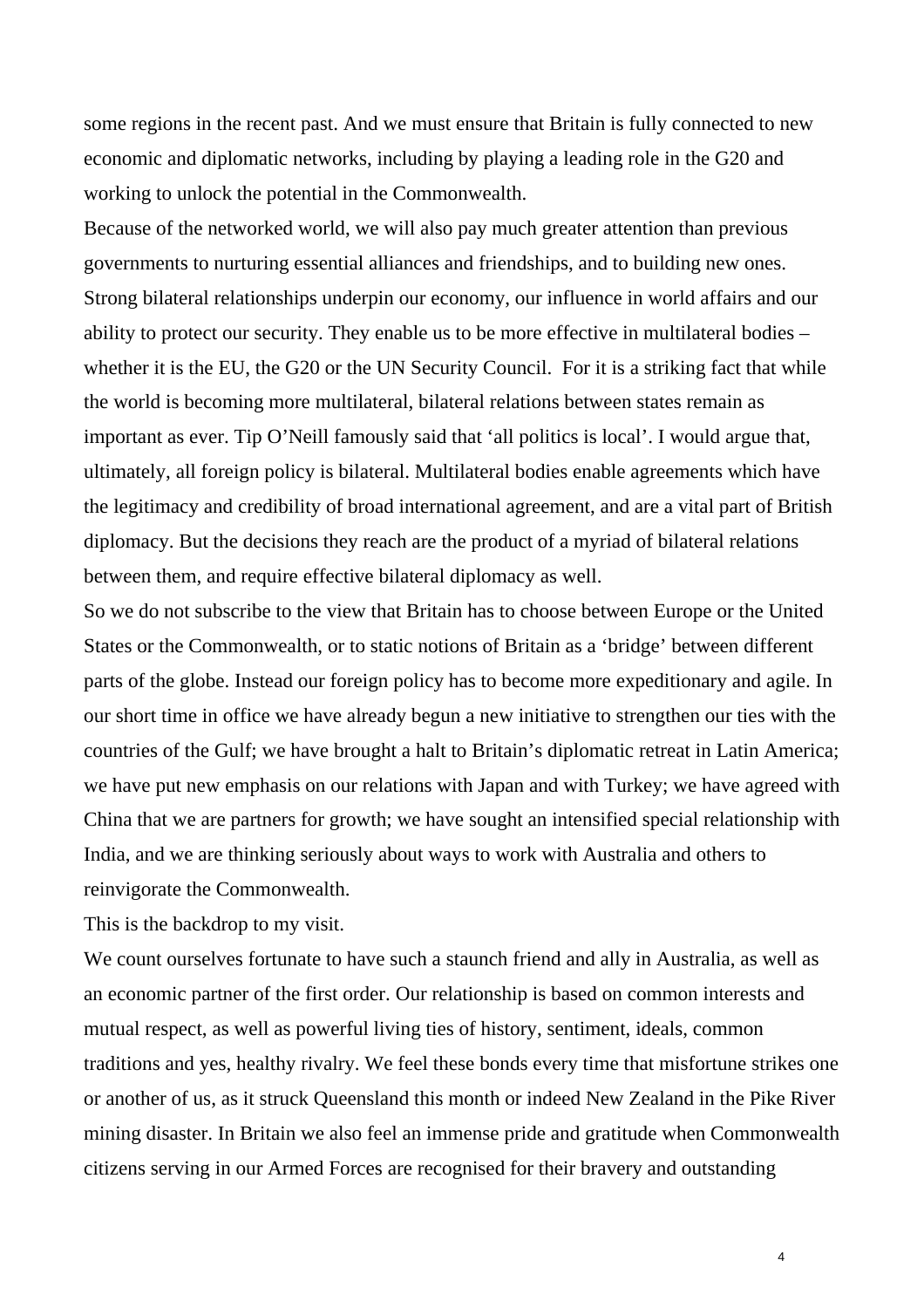service. Time and again, Australia has come to the aid of our citizens in trouble, whether in the aftermath of the Bali bombings in 2002, or more recently in Laos. Where we can, we return the favour – not because of any treaty, but because of the deep ties that bind our two countries. These bonds should not be taken for granted, or neglected. Under our Government Britain will look more to Australia, and indeed to New Zealand, than our predecessors did and I myself look forward to visiting again later this year.

But while we are proud of the history and the sacrifices and achievements that bind us, the strongest and most productive period in our relations should lie ahead of us, not in the past. Our ambition is to reconnect with Australia and to open a new era in our bilateral relations. I am talking about the future, but there is probably just one thing worth saying about the past, which has at times cast a shadow over UK-Australia relations. The early history of modern Australia is also the history of Britain's democratic development. European settlement of Australia began at a time when you could still be hanged in Britain for "impersonating an Egyptian" or cutting down a landowner's ornamental shrub, when only one in ten British men had the vote and women had no vote at all, and when the failings of our own society were sometimes projected overseas with cruel effect. In the twentieth century, the difficult years around UK entry to European Union are also still relatively fresh; when many in Australia felt that Britain had turned its back on an old friend and on the Commonwealth as a whole. But we should not be prisoners of any of that history, which is as far removed from contemporary realities as night from day.

The networked world opens whole new opportunities for our relationship: for our companies to collaborate and use each other's economies as springboards for access to new markets; to work together to tackle poverty, and when we choose to combine our diplomacy and intelligence efforts. In the G20 and at the UN, we are more effective when working together. You are a dynamic and growing economy and a key member of the new and rising networks in Asia, which is a nerve centre of new economic activity. You are a major player in a region of great importance to our collective security, with powerful links with China and the economies.

We are home to the world's largest foreign exchange market, its biggest insurance market and one of the two largest centres in the world for fund management and international legal services. We are at the heart of the world's largest single market, ranked the easiest place in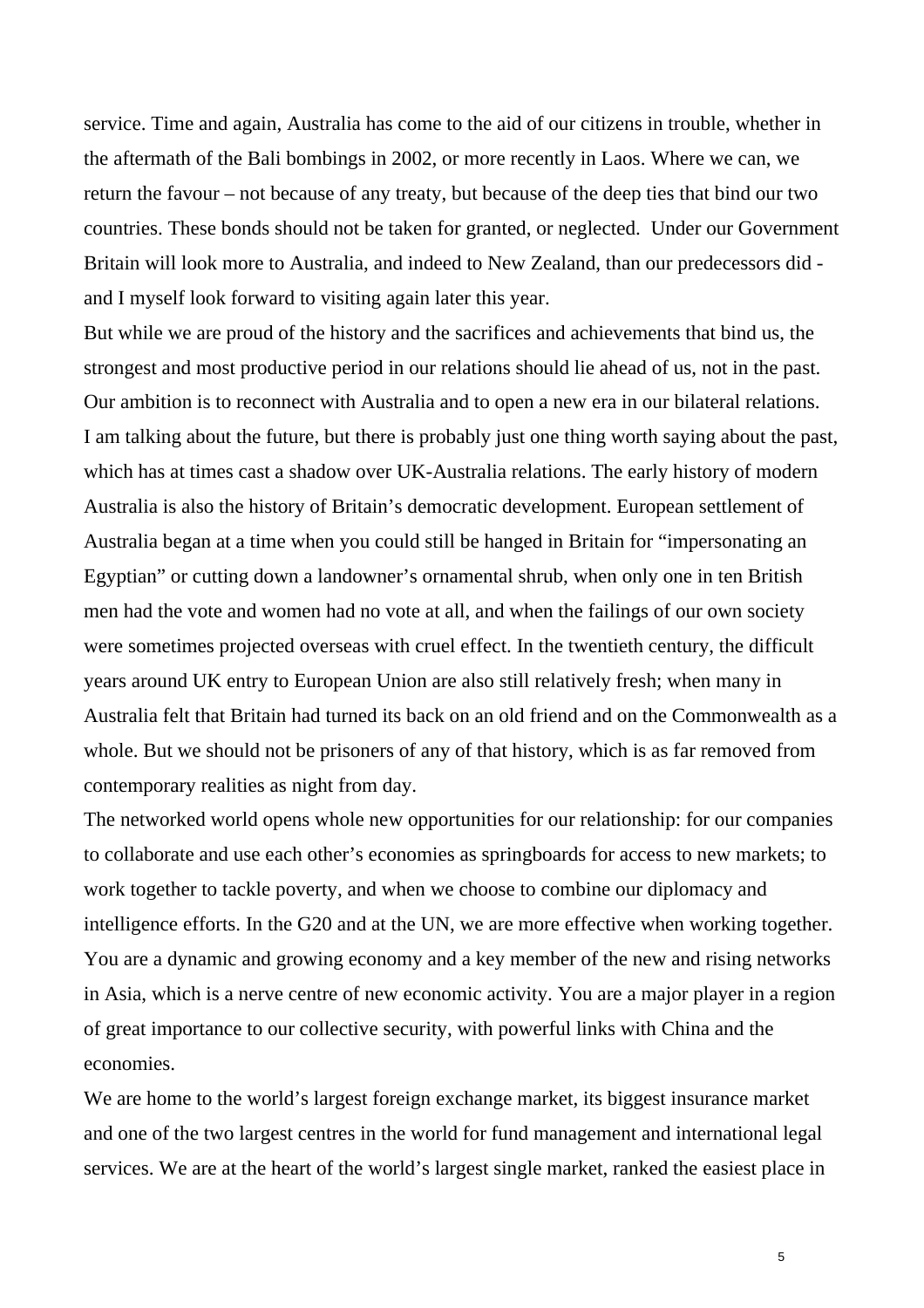Europe to do business and the number one location for European headquarters. More than 330,000 new companies are registered in the UK every year and many Australian companies already use Britain as a springboard into the European market. By 2014 we aim to establish the most competitive corporate tax system in the G20, making the UK still more attractive as a destination for business.

In the EU, we are the leading voice for free trade and against the throttling currents of protectionism. Like Australia we are a great trading nation, the  $6<sup>th</sup>$  largest exporter in the world. Trade has driven our growth throughout our history. We will support EU Free Trade Agreements with Canada, India and Singapore among others, just as we are at the forefront of those calling for the EU to introduce temporary tariff waivers for Pakistan in the aftermath of their terrible floods last year. The conclusion of the Doha Development Agenda this year is the UK's number one trade priority, and we will be a staunch advocate of the lowering of barriers to trade in the G20.

And finally the UK and Australia are also equal partners in one of the most enduring networks in the world, the Commonwealth.

This year Australia will host the Commonwealth Heads of Government meeting in Perth, which we see as a great opportunity for the Commonwealth to assert and renew itself as a force for democracy and prosperity, and to speak out clearly on the issues of our time. In preparing this speech I looked back at the FCO archives and found a paper from 1973 which said "so much has been written about the Commonwealth that it is almost impossible to say anything new". This was momentarily discouraging.

But in reality the Commonwealth's unique character as a network is only now becoming apparent, in ways which could not have been anticipated when its eight founding members declared themselves "united as free and equal members, freely cooperating in the pursuit of peace, liberty and progress" in 1949.

Today it is a growing organisation of fifty-four countries, spanning every continent and containing a quarter of the world's governments and every major world religion. 800 million Hindus, 500 million Muslims and 400 million Christians live in the Commonwealth. It contains India, one of the world's most populous countries, and Nauru, one of its smallest. This diversity within democracy is the Commonwealth's unique attribute.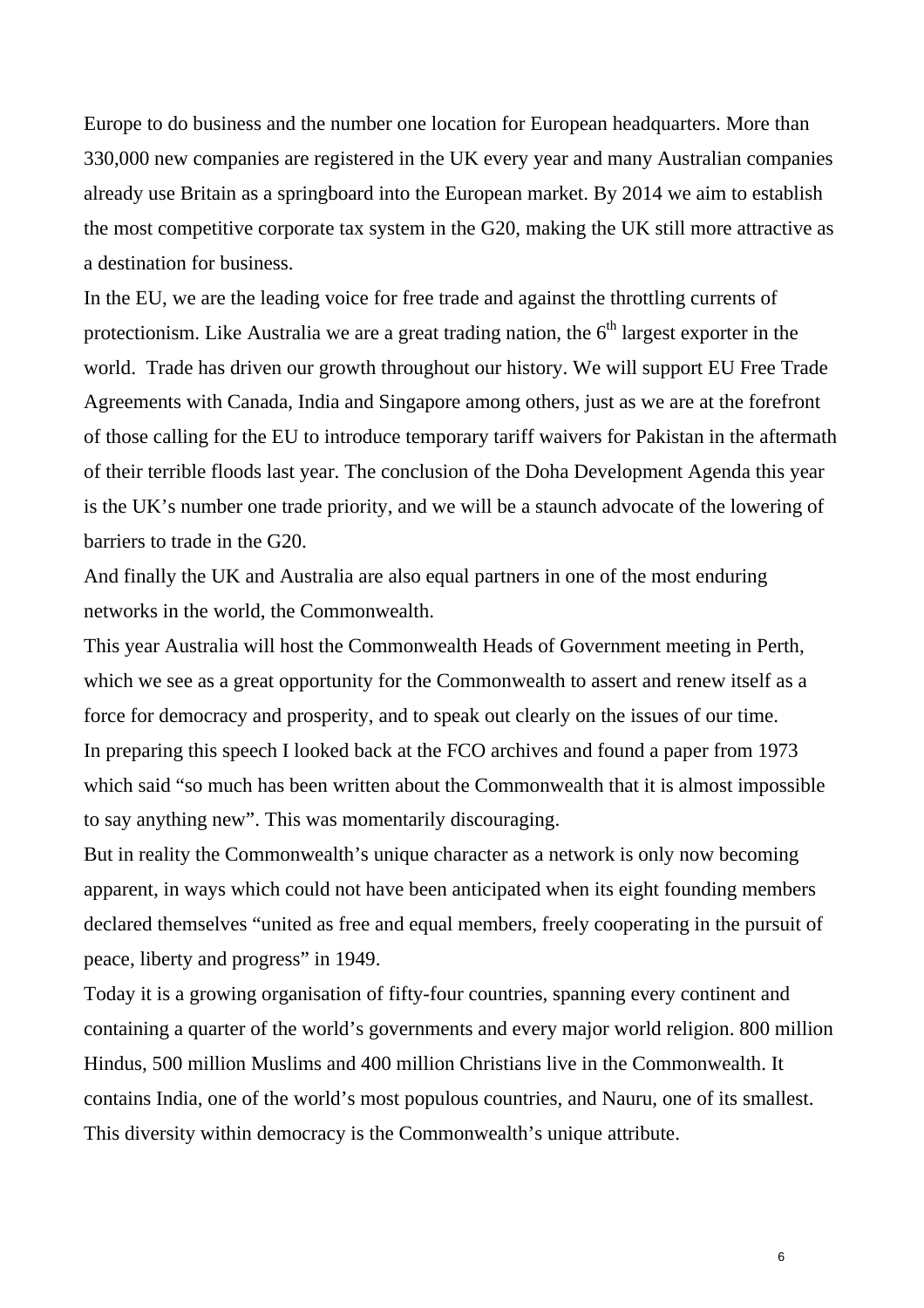I firmly believe that membership of the Commonwealth makes a difference to all its members, large and small – whether they are most concerned with accessing development support and technical assistance, or looking for new opportunities for trade. In a world in which democracy and human rights are under assault in many quarters, the Commonwealth stands against oppression, racism and religious intolerance, giving it the potential for real moral authority as an international organisation if it is prepared to seek such a role. It is not a club of the West, but a free association of equal members from all over the globe. Its achievements are often unsung – from helping to bring an end to the monstrous injustice of apartheid to aiding Sierra Leone in its return to stability. It has brokered agreements between troubled neighbours in Africa, helped calm tensions during contested elections in fragile democracies, and advised small states in international negotiations and at the UN.

In this period of transition in world affairs, greater cooperation among the member states of the Commonwealth and more effective action to promote the values that bind us and that ultimately make us secure, are prizes worth striving for.

But if this is still not enough to persuade the sceptics of the value of the Commonwealth, there is a growing economic dimension to its success.

First, over \$3 trillion in trade happens every year within the Commonwealth. Its combined GDP nearly doubled between 1990 and 2009. By 2015, its share of world GDP as a whole is forecast to have grown by 15% in 35 years. It contains several of the world's fastest growing economies that will shape the global economy of the future, including India, South Africa, Malaysia, Nigeria and Singapore, and five members of the G20. The middle class in the Commonwealth has expanded by nearly one billion people in the last two decades, and it contains 31% of global population as a whole, representing a huge and growing consumer market.

Second, the relative importance of intra-Commonwealth trade has increased significantly over time. Over the last two decades the importance of Commonwealth members to each other as sources of imports has grown by a quarter, and by a third as destinations for exports. More than half of Commonwealth countries now export over a quarter of their total exports to other Commonwealth members.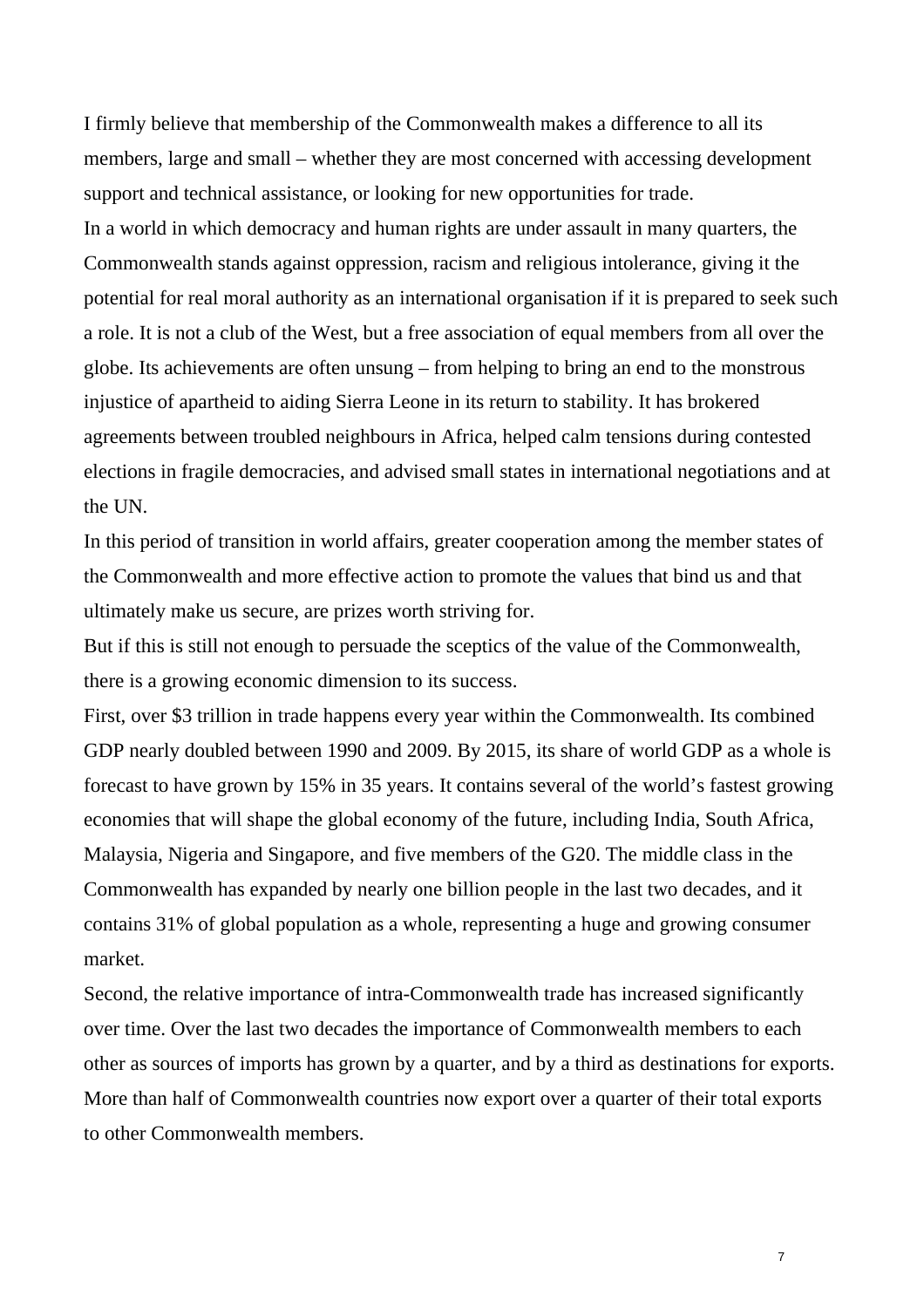And third, the Commonwealth also gives us ready-made links to other networks which can benefit all its members. For example, Singapore, Brunei and Malaysia link us to ASEAN and make up a quarter of its entire GDP, while Canada is the third largest economy in the Commonwealth and an important gateway to the USA for many countries, and Britain is a gateway into the EU. Forty four of the G77 countries are members of the Commonwealth, as are thirty-eight of the Non Aligned Movement, nineteen of the African Union, twelve of the Caribbean Community and the Organisation of the Islamic Conference, ten of the Pacific Island Forum, and seven of the Asia-Pacific Economic Cooperation. There is huge scope for our partnerships within the Commonwealth to help us all to compete in these markets. So the Commonwealth's connections, economic success and commitment to free trade and democracy have the potential to contribute significantly to the prosperity of its members. In Britain we hope the Commonwealth will become a leading voice in the global economy, working to liberalise trade, break down barriers for international business, resist protectionism and contribute to the Doha Development Agenda. We congratulate Australia on its decision to host the Commonwealth Business Forum alongside CHOGM in Perth, and for drawing attention to these opportunities.

We would also like to see the Commonwealth assert an even greater role in development, conflict prevention and building democratic institutions in the coming years. One third of the Commonwealth's two billion people still live on less than one dollar a day. For many of its members, the Commonwealth's support in development is one of its most important functions. We are already doing our part to help, and development aid to Commonwealth countries is a substantial part of Britain's aid programme. We see scope for an even greater Commonwealth role in fragile states. For example, we hope to see the Commonwealth in a position to offer real assistance to the Zimbabwe of the future, which when freed from the grip of the past will be in dire need of help with its shattered institutions.

But therein lies a real choice for the Commonwealth.

Will it make the leap necessary to live up to its ideals fully, make a greater contribution to its citizens and have a bigger impact on world affairs, or will it continue to tread softly? To what extent will it be prepared to speak out as an organisation against those who violate the principles of democracy and human rights? And can the Commonwealth expect to live up

8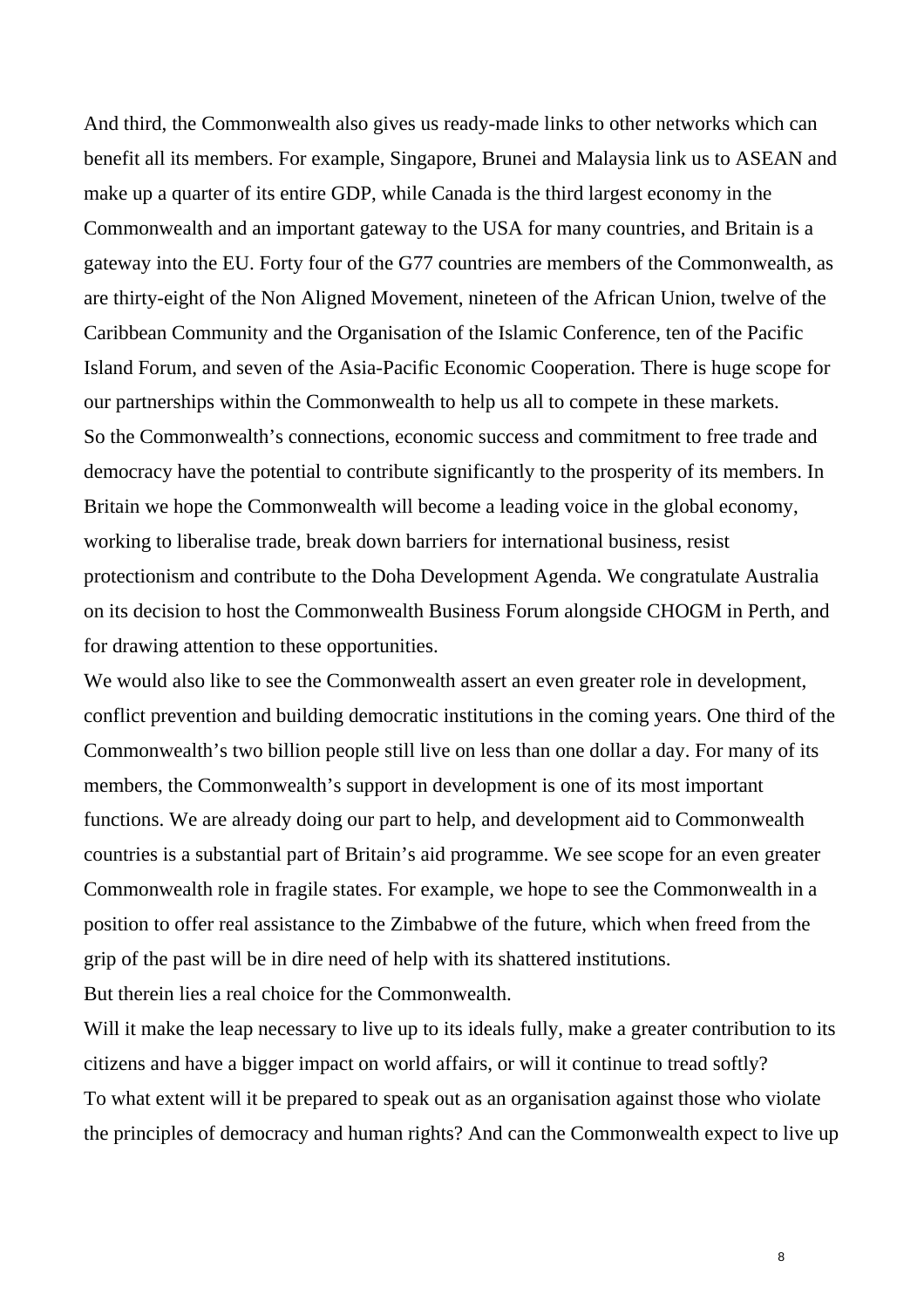to the hopes and expectations of its young people and remain relevant as an organisation unless it does so, without sliding into irrelevance in their eyes?

Will its governments seize the opportunities of the networked world to increase the prosperity of all its citizens, expanding trade and cooperation in new and innovative ways and playing a greater role in world economic affairs?

These profound questions about the future need to be answered consensually since the Commonwealth belongs to all its members, but in Britain we hope that the Commonwealth will make this leap and adopt the reforms necessary to make these hopes a reality. We welcome the work of the Eminent Persons Group which is preparing recommendations on the future of the Commonwealth, and has an excellent Australian representative Justice Michael Kirby. We hope that this will trigger a proper debate about the future role of the organisation, and how we connect with the aspirations and expectations of our citizens and make the most of the immense potential this organisation has.

So we welcome the leadership your government has shown in the run up to this pivotal CHOGM which could redefine our Commonwealth. Australia has a unique contribution to make to the future of the Commonwealth, as one of the oldest and most stable democracies in the world. You invented the secret ballot, gave women the vote decades before we did in Britain, and introduced freedom of information in 1982, many years before it was introduced in the UK. It is one of the features of thriving democracies that the debate about democracy never ceases, and in fact our own Government has begun a programme to bring about comprehensive renewal of our political system. The process of learning from other countries is never complete, and applies to the oldest as well as the newest members of the Commonwealth. We also welcome your leadership over Fiji, and we share your hope that the day will come soon when conditions in that country allow it to take its place around the Commonwealth table once more.

For my part and in line with the approach I have described, I am strongly committed to ensuring that our traditional friendships within the Commonwealth are strengthened and nurtured. They are built on generations or indeed centuries of ties between peoples.

 As British Foreign Secretary one means I have to strengthen and develop those links is the Chevening scholarship programme for international postgraduate students hoping to study in

9